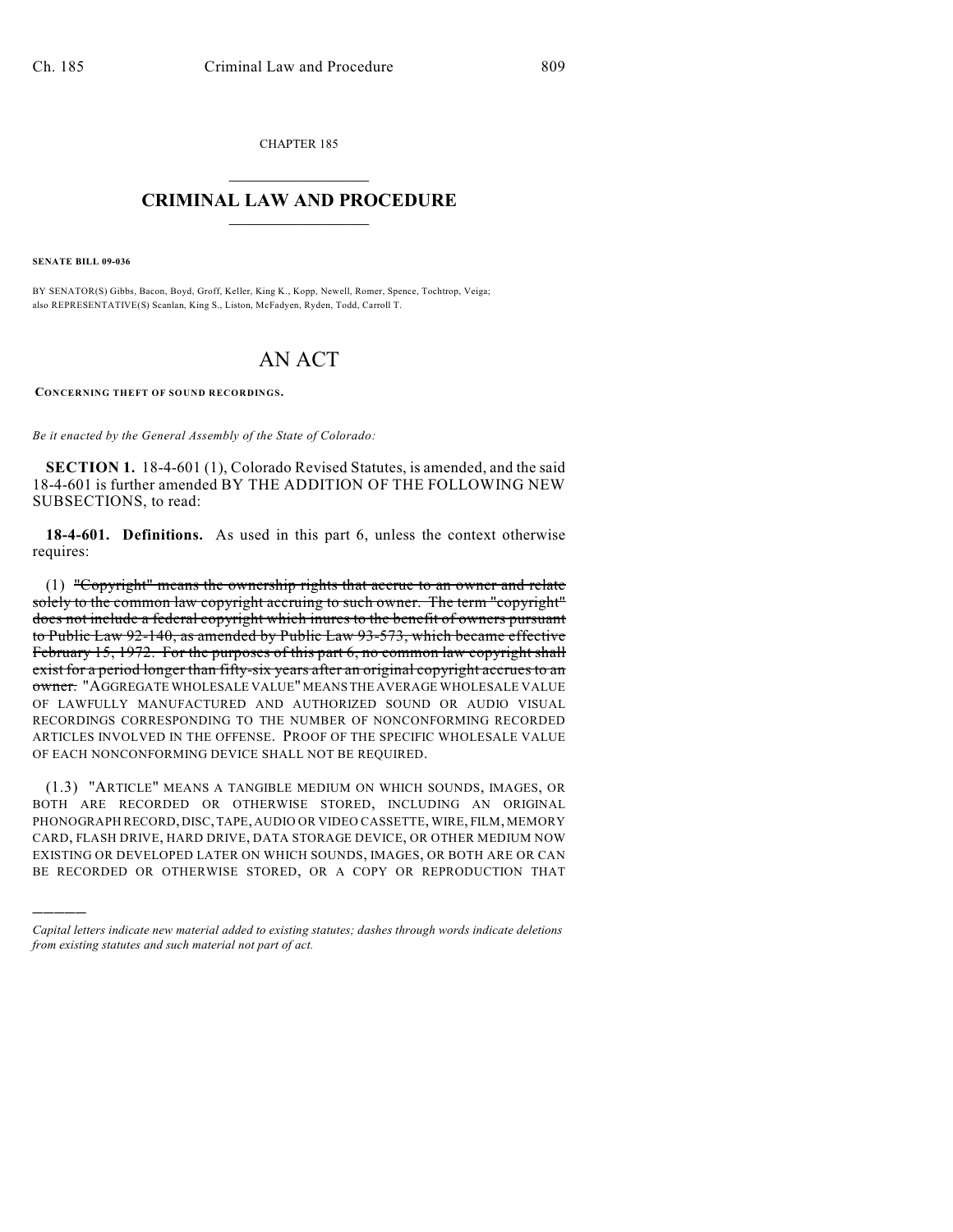DUPLICATES, IN WHOLE OR IN PART, THE ORIGINAL.

(1.5) "COPYRIGHT" MEANS THE OWNERSHIP RIGHTS THAT ACCRUE TO AN OWNER AND RELATE SOLELY TO THE COMMON LAW COPYRIGHT ACCRUING TO SUCH OWNER. THE TERM "COPYRIGHT" DOES NOT INCLUDE A FEDERAL COPYRIGHT WHICH INURES TO THE BENEFIT OF OWNERS PURSUANT TO PUBLIC LAW 92-140, AS AMENDED BY PUBLIC LAW 93-573, WHICH BECAME EFFECTIVE FEBRUARY 15, 1972. FOR THE PURPOSES OF THIS PART 6, NO COMMON LAW COPYRIGHT SHALL EXIST FOR A PERIOD LONGER THAN FIFTY-SIX YEARS AFTER AN ORIGINAL COPYRIGHT ACCRUES TO AN OWNER.

(1.7) "MANUFACTURER" MEANS THE PERSON WHO ACTUALLY MAKES A RECORDING OR CAUSES A RECORDING TO BE MADE. "MANUFACTURER" DOES NOT INCLUDE A PERSON WHO MANUFACTURES A MEDIUM UPON WHICH SOUNDS OR IMAGES CAN BE RECORDED OR STORED, OR WHO MANUFACTURES THE CARTRIDGE OR CASING ITSELF, UNLESS SUCH PERSON ACTUALLY MAKES THE RECORDING OR CAUSES THE RECORDING TO BE MADE.

**SECTION 2.** 18-4-604, Colorado Revised Statutes, is amended to read:

**18-4-604. Dealing in unlawfully packaged recorded articles.** (1) A person who KNOWINGLY AND FOR COMMERCIAL ADVANTAGE OR PRIVATE FINANCIAL GAIN advertises, or offers for sale or resale, sells or resells, TRANSPORTS, or possesses for any of the purposes provided in this subsection  $(1)$  any phonograph record, disc, wire, tape, film, or other article on which sounds are recorded, the cover, box, jacket, or label of which does not clearly and conspicuously disclose the actual name and address of the manufacturer and the name of the actual performer or group, commits dealing in unlawfully packaged recorded articles.

(2) Dealing in unlawfully packaged recorded articles is a class 1 misdemeanor. IF THE OFFENSE INVOLVES MORE THAN ONE HUNDRED UNLAWFULLY PACKAGED RECORDED ARTICLES OR THE OFFENSE IS A SECOND OR SUBSEQUENT OFFENSE, THE COURT SHALL ASSESS A FINE OF AT LEAST ONE THOUSAND DOLLARS.

**SECTION 3.** Part 6 of article 4 of title 18, Colorado Revised Statutes, is amended BY THE ADDITION OF THE FOLLOWING NEW SECTIONS to read:

**18-4-606. Confiscation and disposition of items.** (1) A LAW ENFORCEMENT OFFICER SHALL, UPON DISCOVERY, CONFISCATE ALL UNLAWFULLY LABELED, TRANSFERRED, OR RECORDED ARTICLES POSSESSED FOR THE PURPOSES OF SELLING OR DISTRIBUTING IN VIOLATION OF THIS PART 6 AND ALL EQUIPMENT AND COMPONENTS USED OR INTENDED TO BE USED TO KNOWINGLY AND UNLAWFULLY TRANSFER, MANUFACTURE, OR RECORD ARTICLES FOR THE PURPOSES OF SELLING OR DISTRIBUTING IN VIOLATION OF THIS PART 6.

(2) NOTWITHSTANDING ANY OTHER PROVISION OF LAW, RECORDED ARTICLES AND EQUIPMENT AND COMPONENTS THAT ARE CONFISCATED PURSUANT TO SUBSECTION (1) OF THIS SECTION ARE CONTRABAND AND SHALL BE DELIVERED TO THE DISTRICT ATTORNEY IN THE COUNTY IN WHICH THE CONFISCATION WAS MADE. UPON CONVICTION OF THE PERSON, THE DISTRICT ATTORNEY MAY REQUEST A COURT ORDER FOR DESTRUCTION OF THE RECORDED ARTICLES AND A COURT ORDER FOR